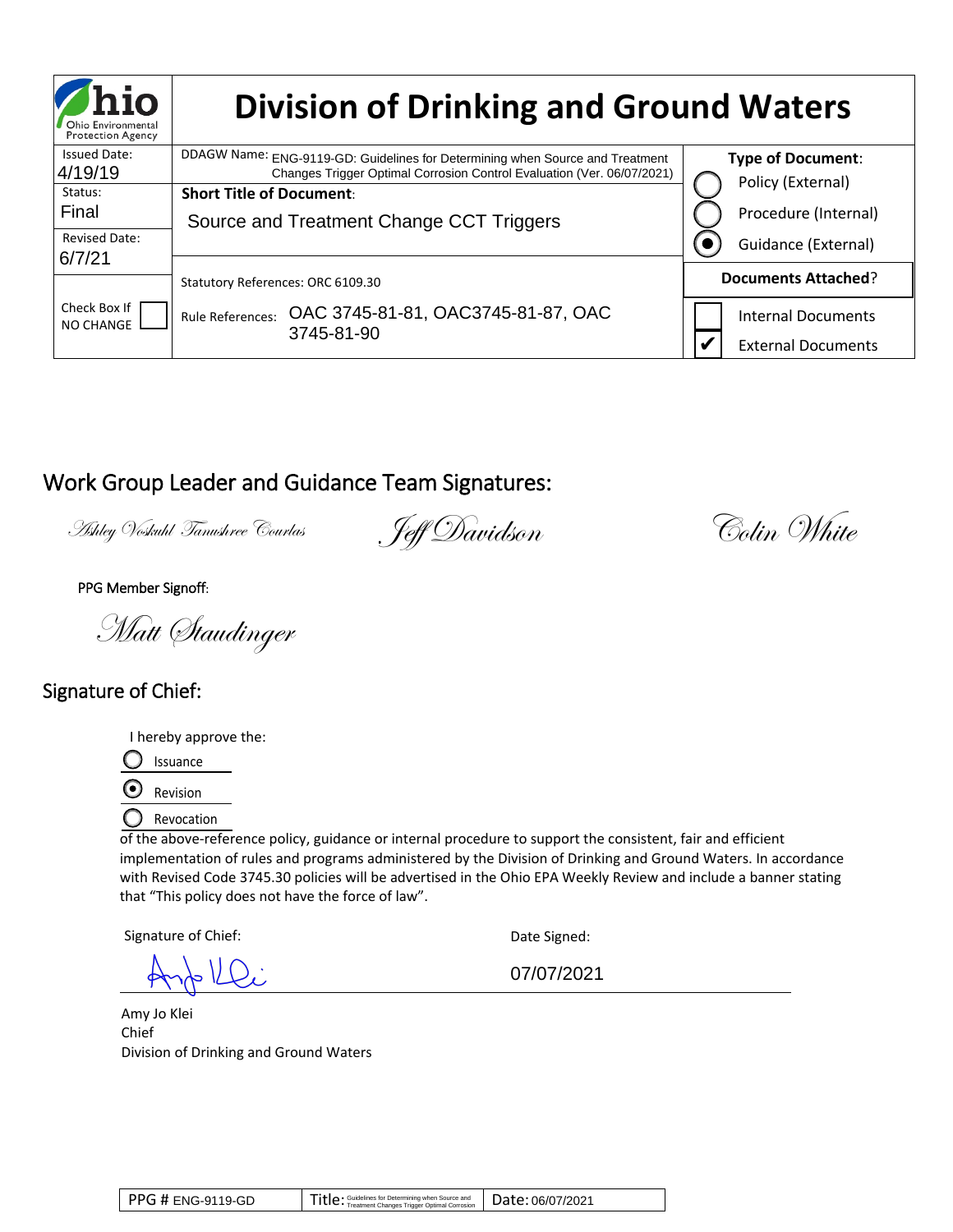

# **Division of Drinking and Ground Waters**

### **I. PURPOSE**

The purpose of this document is to provide guidance on when a source or treatment change in a public water system (PWS) requires the evaluation of optimal corrosion control treatment (OCCT). Based on the information provided in the evaluation, Ohio EPA may require the installation or modification of corrosion control treatment (CCT) in conjunction with a source or treatment change.

#### **II. BACKGROUND**

Ohio Administrative Code (OAC) Rules 3745-81-81 and 3745-81-90 require any community or nontransient noncommunity (NTNC) water system to notify Ohio EPA of any change or modification in treatment or the addition of a new source. The addition, removal or modification of treatment or source water must be reviewed and approved by Ohio EPA prior to water system implementing the change. In addition, the agency may require additional monitoring or other appropriate actions to ensure that CCT is optimized.

Ohio Revised Code (ORC) section 6109.121(A)(6), effective September 9, 2016, instructed Ohio EPA to establish rules requiring a community or NTNC water system to conduct a new or update an existing CCT evaluation under certain conditions. In accordance with OAC Rule 3745-81-81, effective May 1, 2018, a PWS is triggered into CCT evaluation for the following reasons:

- The exceedance of the lead or copper action level (AL);
- A change in population from less than 50,000 to greater than 50,000;
- A change in source or addition of a new source;
- A substantial change in treatment, as defined in OAC Rule 3745-91-01;
- Operating outside of previously approved acceptable ranges for corrosion control indicators as determined by OAC Rule 3745-81-82 (i.e. a PWS that receives an optimal water quality parameter (OWQP) excursion violation); or,
- Any other event determined by the director to have the potential to impact the water quality or corrosiveness of the system.

Ohio EPA developed this guidance to specifically clarify OAC Rule 3745-81-81 paragraphs (F)(1)(a) and (F)(1)(b) regarding source and treatment changes.

Regardless if the system is currently in compliance with the lead and copper rule, if a system proposes a source or treatment change then it must:

- Notify Ohio EPA of the intent to make a source or treatment change.
- Submit detail plans for the proposed change.
- Complete or update a CCT recommendation, study or plans as required. Note: Ohio EPA may require the CCT evaluation to be completed prior to detail plan submittal.
- Notify Ohio EPA when the source or treatment change is made or installed, as required under OAC Rule 3745-81-90(C)(4).

| PPG #ENG-9119-GD | Title: Guidelines for Determining when Source and Date: Ver. 6/7/21 | Page ' |
|------------------|---------------------------------------------------------------------|--------|
|                  | Treatment Changes Trigger Optimal Corrosion                         |        |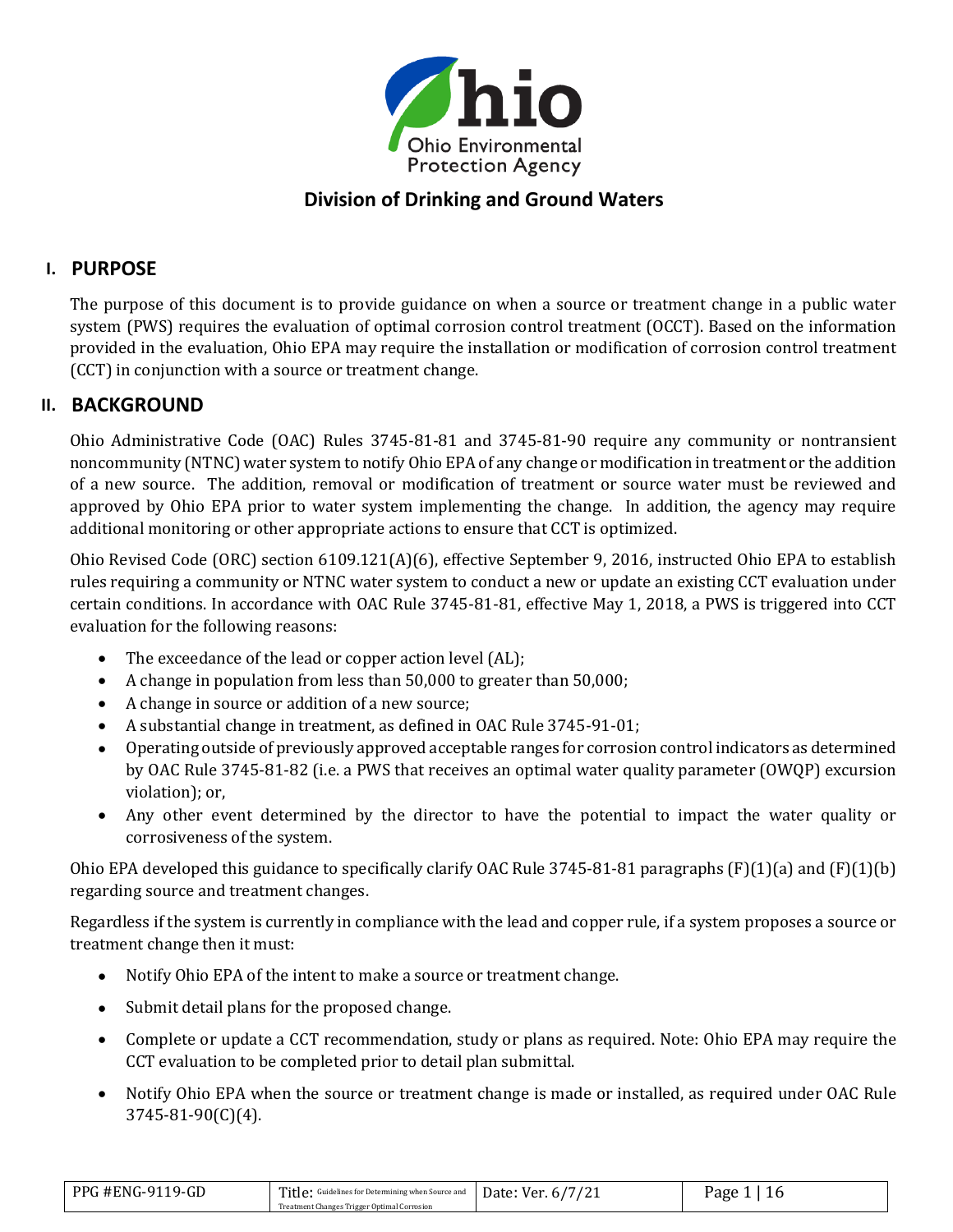• If proposed changes are made or treatment is installed, complete two 6-month water quality parameter (WQP) monitoring periods and two 6-month lead and copper tap monitoring periods, as applicable in accordance with OAC 3745-81-86(D)(2) and 3745-81-87(C).

In developing this guidance, Ohio EPA considered the current recommendations provided by U.S. EPA when evaluating a water system's OCCT as well as the latest published scientific research. As presented in U.S. EPA's *Optimal Corrosion Control Treatment Evaluation Technical Recommendations for Primacy Agencies and Public Water Systems, March 2016 (Updated 2019)*, research from the last several years has revealed previously unknown impacts of source water and treatment changes on corrosion, especially for systems with lead service lines. The research has shown that corrosion is dependent on many WQPs and that treatment or source water changes can have a significant impact on lead release.

Ohio EPA does not intend to apply this guidance to short term, emergency situations where an interconnection is needed for less than 14 consecutive days; however, the director may determine a PWS with an emergency connection with different water quality, based on those parameters listed in Section IV, needs to address those water quality differences in their contingency plan. This guidance would be applicable if a water system needs interconnections frequently due to an inadequate source water supply.

Additionally, Ohio EPA does not intend this guidance to apply to day-to-day changes in chemical dosage necessary to address raw water quality changes. However, if a system decides to change vendor or chemical manufacturer, the PWS must ensure products are equivalent (or like-kind, as defined under OAC Rule 3745-91-01) and be cognizant of the potential changes to WQPs which could affect corrosion control. It is recommended the PWS collect samples for WQPs if chemical vendor changes are being made.

#### **Definitions**

**Corrosion Control Treatment (CCT)** A treatment designed to reduce the corrosivity of water toward metal plumbing materials, particularly lead and/or copper.

**Corrosion Control Treatment Evaluation** A WQP comparison, CCT Recommendation, or CCT Study, including necessary detail plans which includes an assessment of WQPs collected.

**Corrosion Control Treatment Recommendation (CCTR)** A proposal as to the best course of action for controlling corrosion.

**Corrosion Control Treatment Recommendation Form (CCTR Form)** Ohio EPA developed spreadsheet, which is to be completed by the PWS when they are required to submit a recommendation.

**Demonstration Corrosion Control Treatment Study** A bench-scale or field pilot study to evaluate alternative treatment approaches for minimizing lead and/or copper levels which includes the development and implementation of testing protocols. Demonstration testing can incorporate pipe loops, coupon tests, scale analysis, or partial system testing.

**Desktop Corrosion Control Treatment Study** A study to determine if corrosion control treatment is warranted and the appropriate corrosion control treatment for minimizing lead and/or copper levels which includes evaluations of literature, historical data and information, theory, and similar system information.

**Large Water System** A public water system that serves more than 50,000 persons.

**Lead Service Line (LSL)** A service line made of lead which connects a water main to a building inlet and any lead pigtail, gooseneck, or other fitting which is connected to such a lead line. An **LSL system** is a public water system with LSLs in their distribution, including partial and/or privately-owned LSLs.

**Medium Water System** A public water system that serves greater than 3,300 and less than or equal to 50,000 persons.

**Optimal Corrosion Control Treatment (OCCT)** The corrosion control treatment that minimizes the lead and copper concentrations at users' taps while ensuring that the treatment does not cause the PWS to violate any national primary drinking water regulations.

**Small Water System** A public water system that serves less than or equal to 3,300 persons.

| PPG #ENG-9119-GD | Title: Guidelines for Determining when Source and Date: Ver. 6/7/21<br>Treatment Changes Trigger Optimal Corrosion | Page |
|------------------|--------------------------------------------------------------------------------------------------------------------|------|
|                  |                                                                                                                    |      |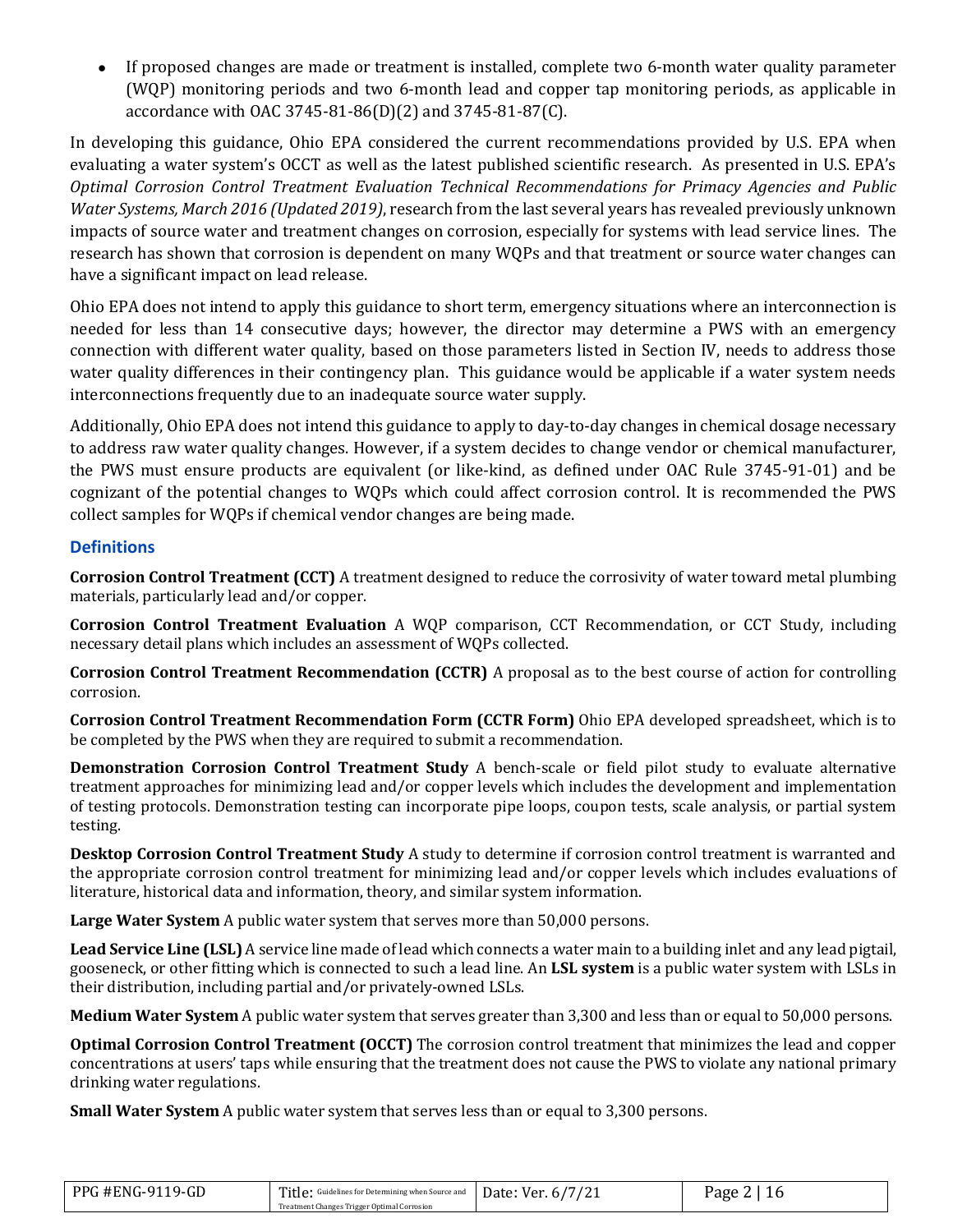# **III. OTHER APPLICABLE GUIDANCE**

[U.S. EPA Optimal Corrosion Control Treatment Evaluation Technical Recommendations for Primacy Agencies and](https://www.epa.gov/sites/production/files/2016-03/documents/occtmarch2016.pdf)  [Public Water Systems, EPA 816-B-16-003, March 2016](https://www.epa.gov/sites/production/files/2016-03/documents/occtmarch2016.pdf) (Updated 2019).

[PWS-04: Guidelines for Lead Mapping in Distribution Systems](https://epa.ohio.gov/Portals/28/documents/pws/PWS-04-001_01-06-2017.pdf) 

[PWS-05: Guidelines for Mapping Lead Plumbing and Fixtures for Individual Buildings](https://epa.ohio.gov/Portals/28/documents/pws/PWS-05-001_01-06-2017.pdf)

[Guidelines for Design of Small Public Water Systems \(Greenbook\)](https://epa.ohio.gov/portals/28/documents/engineering/greenbook.pdf)

[USEPA: Water Supply](https://www.epa.gov/dwreginfo/public-water-system-supervision-program-water-supply-guidance-manual) Guidance Manual

AWWA Research Foundation: Lead Control Strategies (1990)

Hill and Cantor, American Water Works Association: Internal Corrosion Control in Water Distribution Systems (AWWA Manual M58, Second Edition)

Great Lakes – Upper Mississippi River Board of State and Provincial Public Health and Environmental Managers: Recommended Standards for Water Works (2012 Edition)

### **IV. CCT EVALUATION OVERVIEW**

Depending on the size of the system and the circumstances of the specific source or treatment change being proposed, a water system may be directed to complete a CCT recommendation, a CCT study, or submit a comparison of water quality data to conduct their CCT evaluation. To determine the extent of CCT evaluation required for a specific project, refer to Section V. This guidance is meant to address the majority of proposed source and treatment changes; a water system's unique situation may warrant a different level of evaluation. Based on the information provided in the CCT evaluation, Ohio EPA may require the installation or modification of CCT.

In all cases, WQPs relevant to corrosion must be collected as a part of the CCT evaluation. WQPs are also generally required after the change in source or treatment is implemented. WQPs are discussed further in this section and in Appendix C.

Additionally, the owner or operator of a PWS required to complete a CCT evaluation must notify any of their consecutive or wholesale system(s) about their system being subjected to evaluation, in accordance with OAC 3745-81-81(F)(2).

#### **Comparison of Water Quality Parameters**

In accordance with OAC 3745-81-81(G), Ohio EPA may waive the requirement to conduct a new or updated CCT recommendation upon demonstration by a PWS that a source or treatment change will not impact the water quality or corrosiveness of the system.

To demonstrate that a proposed source or treatment change will not impact the water quality or corrosiveness of the system, a PWS must provide a comparison of current water quality and proposed water quality, as well as a letter summarizing the information and requesting the waiver. To obtain proposed water quality, systems may have to complete a bench scale or pilot study to determine the effects of the proposed change. If a pilot study is already required for the chosen proposed treatment, then collection of WQPs is recommended during the study.

#### **Corrosion Control Treatment Recommendation**

If a CCT recommendation is required, the PWS must submit the recommendation using Ohio EPA's Corrosion Control Treatment Recommendation Form (CCTR Form). Data gathered from WQP monitoring should be used to complete the CCTR Form. Appendix A of the CCTR Form must also be completed to compare current and proposed water quality for source and treatment changes. To obtain proposed water quality, systems may have to complete a bench scale or pilot study to determine the effects of the proposed change.

An acceptable CCTR Form must be submitted to Ohio EPA and approved prior to instituting a source or treatment change project. Upon review of the CCTR Form, Ohio EPA may require additional monitoring, a CCT study, or the installation of CCT before issuing plan approval.

| <b>PPG #ENG-9119-GD</b><br>Title:<br>Guidelines for Determining when Source and |                                             | Date: Ver. 6/7 | Page |
|---------------------------------------------------------------------------------|---------------------------------------------|----------------|------|
|                                                                                 | Treatment Changes Trigger Optimal Corrosion |                |      |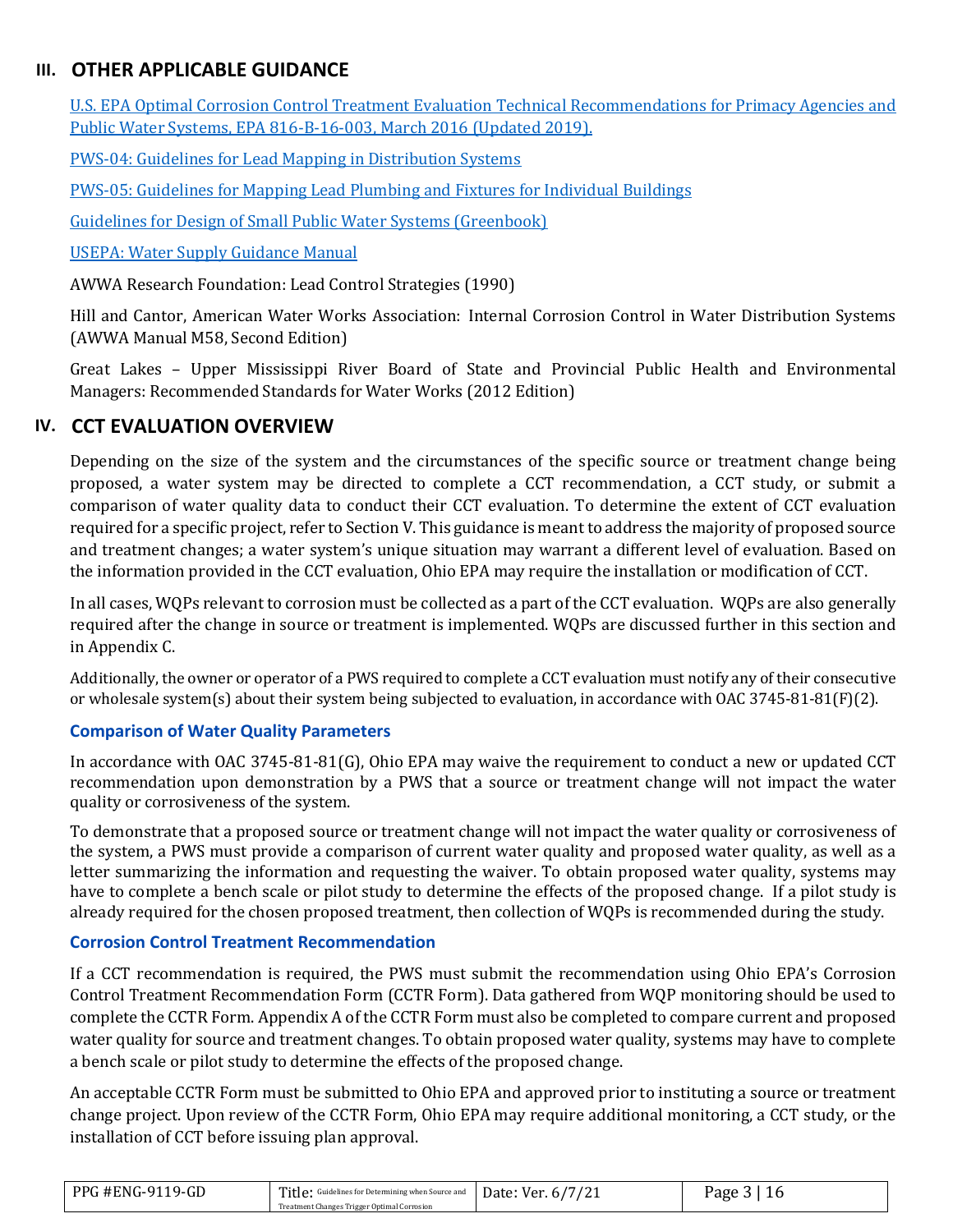#### **Corrosion Control Treatment Study**

If a CCT study is required, the CCT study must evaluate the impact and effectiveness of the installation of CCT in conjunction with the proposed change. Analyses should be based on analogous system comparisons, pipe rig/loop tests, metal coupon tests, or partial system tests.

Data gathered from WQP monitoring should be used, in addition to data gathered throughout the CCT study to determine the need for CCT, and the type of CCT if needed. Chemical and physical constraints limiting the use of CCT or a particular type of CCT should be outlined. The effects of the change proposed and impact of the installation of CCT on other water quality treatment processes should be evaluated. Additionally, current and proposed water quality must be compared. To obtain proposed water quality, systems may have to complete a bench scale or pilot study to determine the effects of the proposed change.

To summarize the findings from the CCT Study, systems may utilize the Corrosion Control Treatment Recommendation Form (CCTR Form). An acceptable CCTR Form or equivalent report must be submitted to Ohio EPA and approved prior to instituting a source or treatment change project. Upon review of the CCT evaluation, Ohio EPA may require additional monitoring or the installation of CCT.

#### **WQPs Relevant to Corrosion**

There are a number of important WQPs relevant to corrosion control. As a part of any CCT evaluation, Ohio EPA will require the water system to collect samples for relevant WQPs at the entry point and in the distribution system. For evaluations conducted in response to a source water change, WQPs must also be collected from the raw water source. Any WQP monitoring required by Ohio EPA as a part of a CCT Evaluation shall be conducted in accordance with OAC Rule 3745-81-87(A) and (B).

The specific parameters required to be measured at the source, entry point, and distribution prior to a source or treatment change are outlined in Appendix C. These parameters may include:

- pH
- Water Temperature
- Alkalinity
- Calcium
- Total Dissolved Solids (TDS) or Conductivity
- Hardness
- Chloride
- **Sulfate**
- Iron
- Manganese
- Lead
- Copper
- Orthophosphate
- Total Phosphorus
- Silica
- Combined Chlorine
- Free Chlorine
- Total Chlorine
- Dissolved Oxygen (DO)
- Aluminum
- Additionally, water systems may also provide information on the following WQPs, although they are not required to be collected by Ohio EPA:
	- Dissolved Inorganic Carbon (DIC)
	- Calcium Carbonate Saturation (stability)
	- Buffer Intensity
	- Oxidation Reduction Potential (ORP)
	- Total Organic Carbon (TOC) or Dissolved Organic Carbon (DOC)

| PPG #ENG-9119-GD | Title: Guidelines for Determining when Source and Date: Ver. 6/7/21 | <sup>o</sup> age 4. |  |
|------------------|---------------------------------------------------------------------|---------------------|--|
|                  | Treatment Changes Trigger Optimal Corrosion                         |                     |  |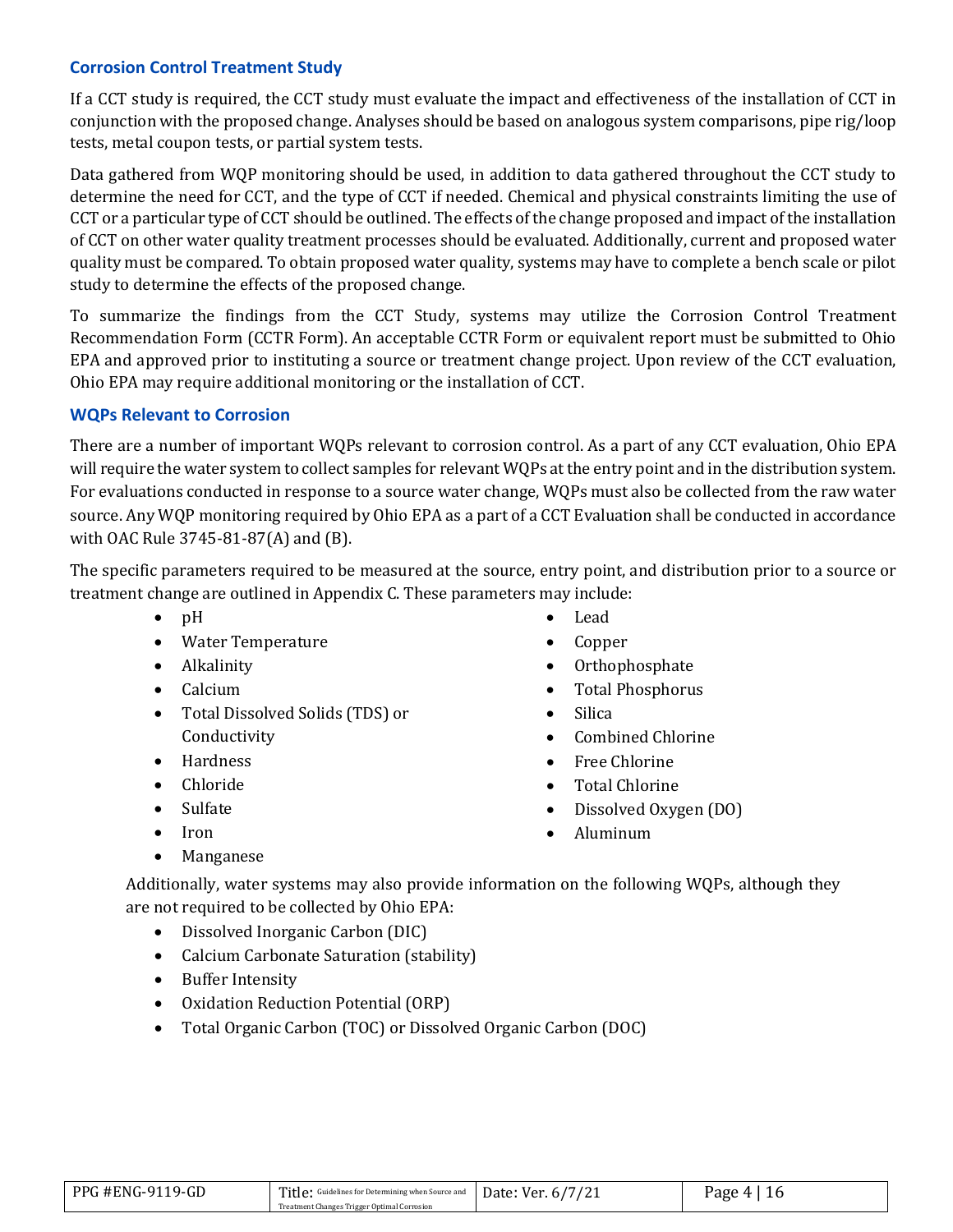## **V. DETERMINATION OF CCT EVALUATION REQUIREMENT**

The requirement for a CCT evaluation varies depending on the risk of the proposed source or treatment change, the water system size, and the prevalence of lead service lines in the water system's distribution. Additional factors may also be considered to determine if a specific project needs a more thorough evaluation.

**Table 1** assigns a level of risk affecting corrosivity for a source or treatment change and whether a CCT evaluation will be required based on that risk level. **Table 2** outlines the monitoring and CCT Evaluation requirements, as well as follow up actions required based on a water system's size and the risk of the proposed source or treatment change.

Common source and treatment changes have been evaluated using the risk definitions outlined in **Table 1**. Refer to **Appendix A and B**, respectively, for the **minimum** risk level associated with common types of source and treatment changes; then, refer to **Table 2** to determine the requirements for a specific project based on the minimum risk level identified.

Ohio EPA may determine that a specific project necessitates a different risk level than outlined in this guidance. If there are multiple changes being made as a part of one project, the highest minimum risk level associated with a project component is applied to the overall project. On a caseby case basis, Ohio EPA may consider a lower minimum risk level for a proposed project at a PWS with optimal CCT installed and optimal WQPs designated. Any such system would need to demonstrate that the proposed change would not impact their existing optimal CCT.

This guidance is meant to address the majority of proposed source and treatment changes. A water system's unique situation, as well as the treatment and distribution history may warrant a different level of evaluation.

| PPG #ENG-9119-GD | Title: Guidelines for Determining when Source and Date: Ver. 6/7/21 | Page 5 |
|------------------|---------------------------------------------------------------------|--------|
|                  | Treatment Changes Trigger Optimal Corrosion                         |        |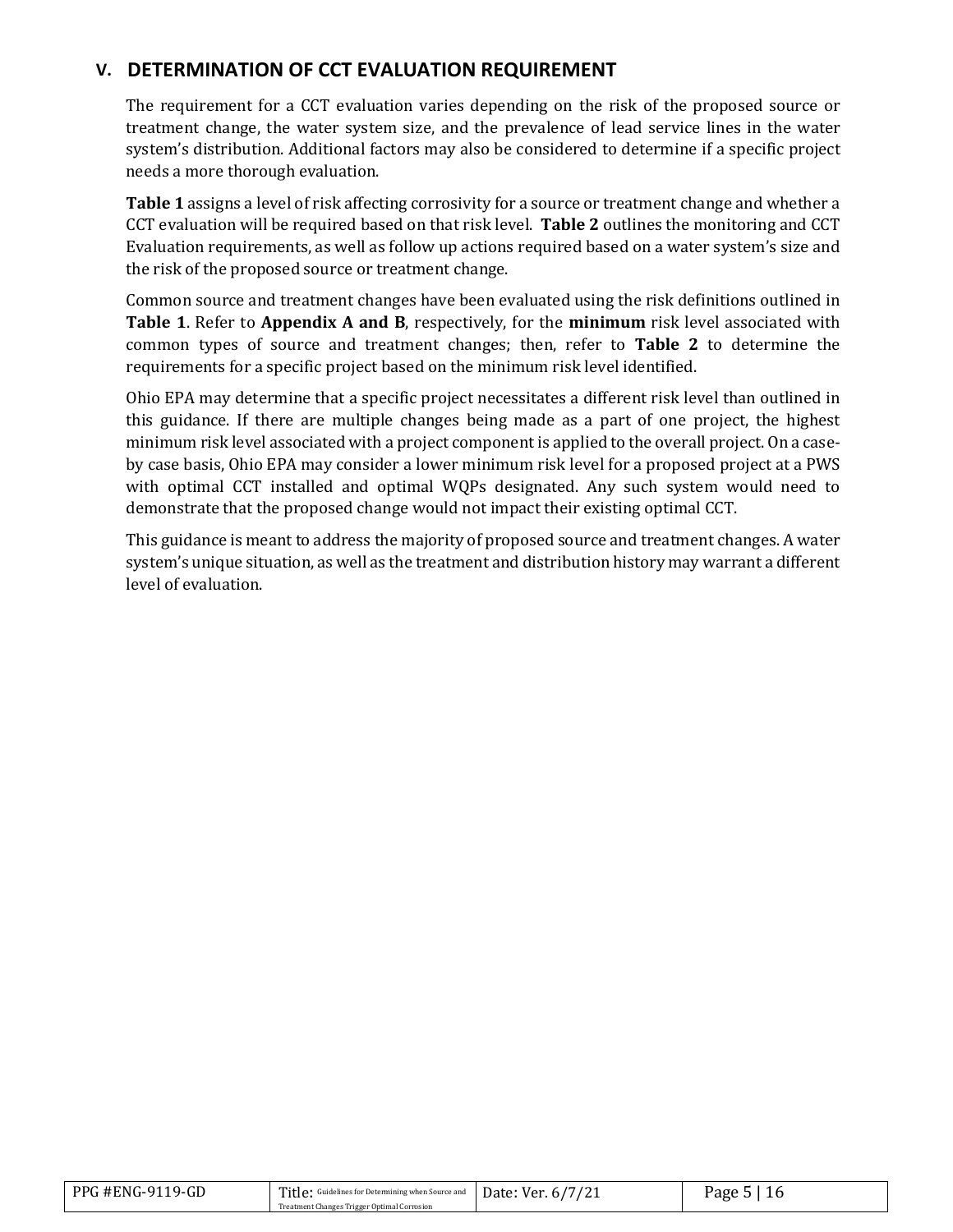### **Table 1: Risk Definitions**

| <b>Risk of Source</b><br>or Treatment<br><b>Change</b> | <b>Explanation of Requirement</b>                                                                                                                                                                                                                                                                                                                                                                                                                                                                                                                                                                                                                |
|--------------------------------------------------------|--------------------------------------------------------------------------------------------------------------------------------------------------------------------------------------------------------------------------------------------------------------------------------------------------------------------------------------------------------------------------------------------------------------------------------------------------------------------------------------------------------------------------------------------------------------------------------------------------------------------------------------------------|
| 0 - Unlikely                                           | A corrosion control evaluation is not required. The change is not expected to have<br>any impact on corrosivity; however, the system should be cognizant of any<br>unintended changes to pH, alkalinity, and other WQPs which may affect corrosion.                                                                                                                                                                                                                                                                                                                                                                                              |
| 1 - Minimal                                            | The risk that the change will affect the corrosivity is minimal. The system may<br>request to waive the requirement for the evaluation of corrosion control under<br>OAC Paragraph 3745-81-81(G) by providing water quality parameter data before<br>and after the change. The system may be required to conduct standard 6-month<br>lead and copper tap monitoring following the change.                                                                                                                                                                                                                                                        |
| 2 - Possible                                           | There is a possibility that the change will affect the corrosivity. The system will be<br>required to submit a corrosion control recommendation using the CCTR Form along<br>with the detail plans submitted for the change. Water quality parameter data must<br>be collected both before and after the change. The system will be required to<br>conduct standard 6-month lead and copper tap monitoring following the change.                                                                                                                                                                                                                 |
| 3 - High                                               | The risk that the change will affect the corrosivity is high. The system will be<br>required to submit a corrosion control recommendation using the CCTR Form along<br>with the detail plans submitted for the change. Systems with lead service lines will<br>likely be required to conduct a corrosion control treatment study. Ohio EPA may<br>require the installation of corrosion control treatment in conjunction with the<br>change. Water quality parameter data must be collected both before and after the<br>change. The system will be required to conduct standard 6-month lead and copper<br>tap monitoring following the change. |

| PPG #ENG-9119-GD | Title: Guidelines for Determining when Source and Date: Ver. 6/7/21 | Page 6 |
|------------------|---------------------------------------------------------------------|--------|
|                  | Treatment Changes Trigger Optimal Corrosion                         |        |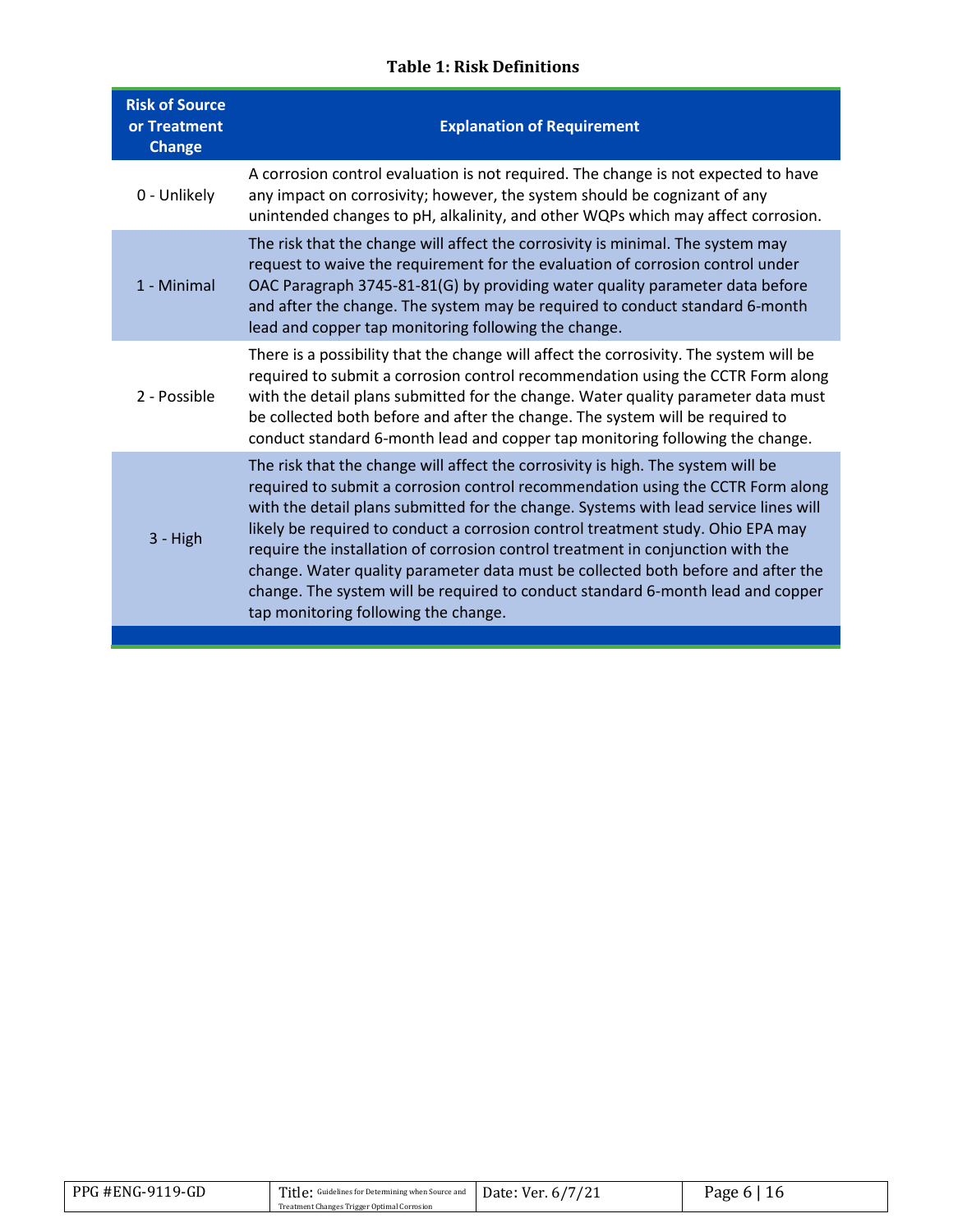| <b>Risk of</b><br><b>Source or</b><br><b>Treatment</b><br>Change | <b>PWS Size</b> | <b>Monitoring</b><br><b>Required Prior to</b><br><b>Change</b> | <b>CCT Evaluation Requirements</b>                                                                                                                                                                                                              | <b>Follow Up Actions</b>                                                                                                                                          |
|------------------------------------------------------------------|-----------------|----------------------------------------------------------------|-------------------------------------------------------------------------------------------------------------------------------------------------------------------------------------------------------------------------------------------------|-------------------------------------------------------------------------------------------------------------------------------------------------------------------|
| 0 - Unlikely                                                     | Any             | None                                                           | None                                                                                                                                                                                                                                            | No required follow up actions. System<br>should be cognizant of any unintended<br>changes which affect corrosion.                                                 |
| 1 - Minimal                                                      | Any             | <b>Collect WQPs</b>                                            | Submit request to waive the requirements<br>under OAC Paragraph 3745-81-81(F), as<br>allowed under OAC Paragraph 3745-81-<br>81(G); include comparison of WQPs with<br>proposed WQPs following the change.                                      | Collect WQPs. Standard 6-month lead<br>and copper monitoring may be required.                                                                                     |
| 2 - Possible                                                     | Small/Medium    | <b>Collect WQPs</b>                                            | Submit a CCTR Form.                                                                                                                                                                                                                             | Collect WQPs. Standard 6-month lead<br>and copper monitoring for two<br>monitoring periods following the change.                                                  |
| 2 - Possible                                                     | Large           | <b>Collect WQPs</b>                                            | Submit a CCTR Form. A desktop CCT study<br>may be required (e.g., for LSL systems).<br>Evaluation of current OCCT/OWQPs may<br>be required                                                                                                      | Collect WQPs. Standard 6-month lead and<br>copper and OWQP monitoring for two<br>monitoring periods following the change. If<br>applicable, OWQPs may be updated. |
| $3 - High$                                                       | Small           | <b>Collect WQPs</b>                                            | Submit a CCTR Form. A desktop CCT study<br>may be required (e.g., for LSL systems).<br>Evaluation of the installation of CCT to<br>mitigate corrosivity may be required.                                                                        | Collect WQPs. Standard 6-month lead<br>and copper monitoring for two<br>monitoring periods following the change.                                                  |
| 3 - High                                                         | Medium          | <b>Collect WQPs</b>                                            | Submit a CCTR Form and complete a<br>desktop CCT study. A demonstration CCT<br>study may be required (e.g., for LSL<br>systems with a population >10,000).<br>Evaluation of the installation of CCT to<br>mitigate corrosivity may be required. | Collect WQPs. Standard 6-month lead<br>and copper monitoring for two<br>monitoring periods following the change.                                                  |
| $3 - High$                                                       | Large           | <b>Collect WQPs</b>                                            | Submit a CCTR Form and complete a<br>desktop CCT study. A demonstration CCT<br>study may be required for LSL systems.<br>Evaluation of current OCCT/OWQPs.                                                                                      | Standard 6-month lead and copper<br>monitoring and OWQP monitoring for two<br>monitoring periods following the change. If<br>applicable, OWQPs may be updated.    |

# **Table 2: Requirements based on Risk and PWS Size**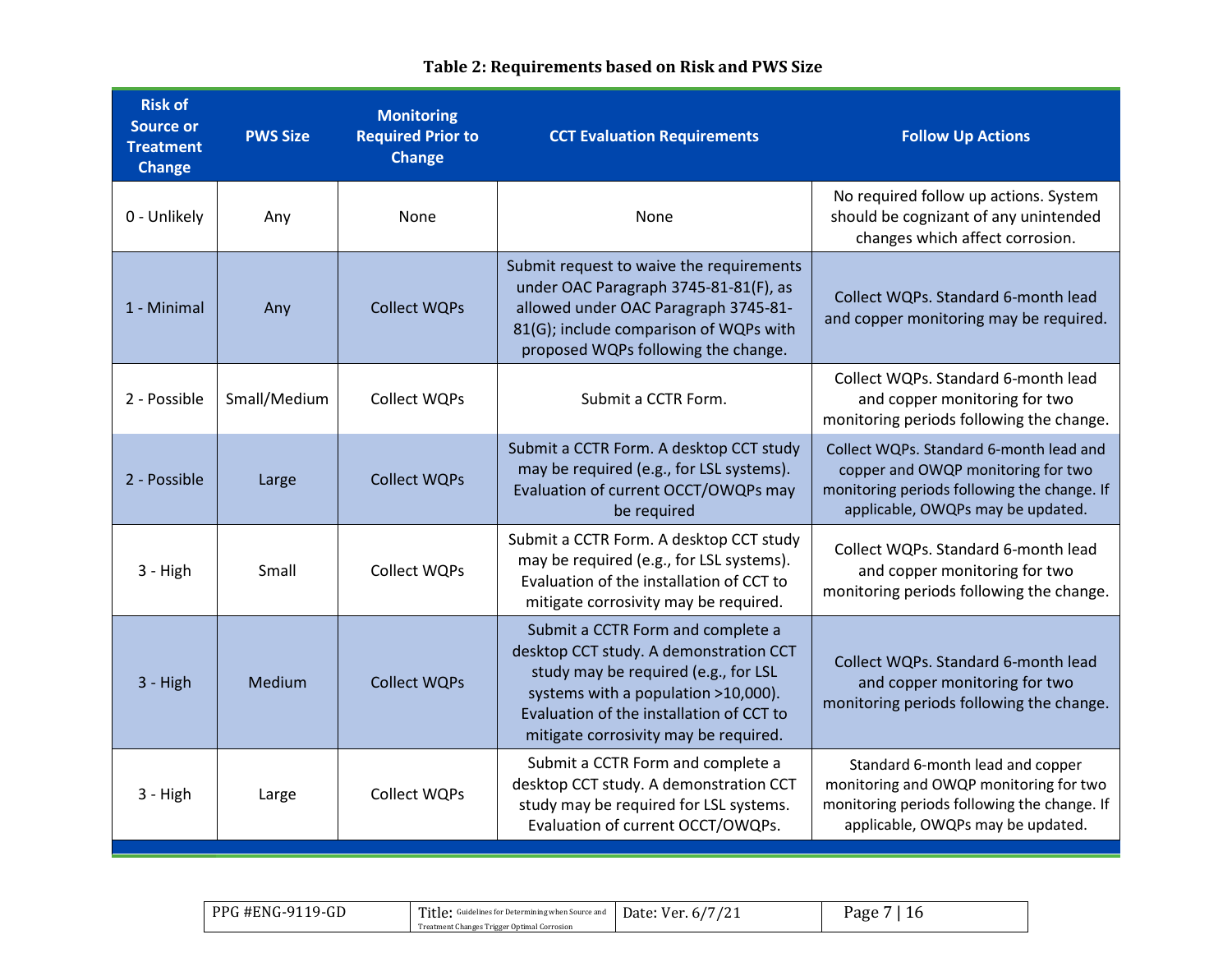### **VI. GENERAL RECOMMENDATIONS**

It is important to plan for any future changes, including the potential impact on corrosion control. Below are some additional considerations for PWSs:

- Even if not required, regularly collecting WQPs outlined in Section IV will better facilitate a CCT Evaluation that may be needed for future source or treatment changes. Samples collected in accordance with US EPA approved methods may be able to be utilized in a future evaluation.
- Additional WQPs collected should also be used to evaluate process control for chemical feed systems.
- Consider installing a permanent pipe-loop system at the treatment plant, utilizing exhumed service line material to monitor the effects of any potential water quality change on corrosion.
- Anticipate how potential regulatory changes, future treatment needs, future source water needs, etc., could impact corrosion control.
- Consider simultaneous compliance issues that may arise from the addition or modification of corrosion control treatment or source or treatment changes.
- Study lead service line contributions to soluble lead levels by performing sequential lead sampling before and after the installation or modification of corrosion control treatment.
- Remove all lead service lines; removing the source of lead reduces the vulnerability of the system to unexpected changes in lead release due to future water quality changes.

#### **VII. APPENDICIES**

Appendix A: Minimum Risk Levels for Common Source Change Projects

Appendix B: Minimum Risk Levels for Common Treatment Change Projects

Appendix C: Required Water Quality Parameters

| <b>PPG #ENG-9119-GD</b> | Title: Guidelines for Determining when Source and Date: Ver. 6/7/21 | Page 8 |
|-------------------------|---------------------------------------------------------------------|--------|
|                         | Treatment Changes Trigger Optimal Corrosion                         |        |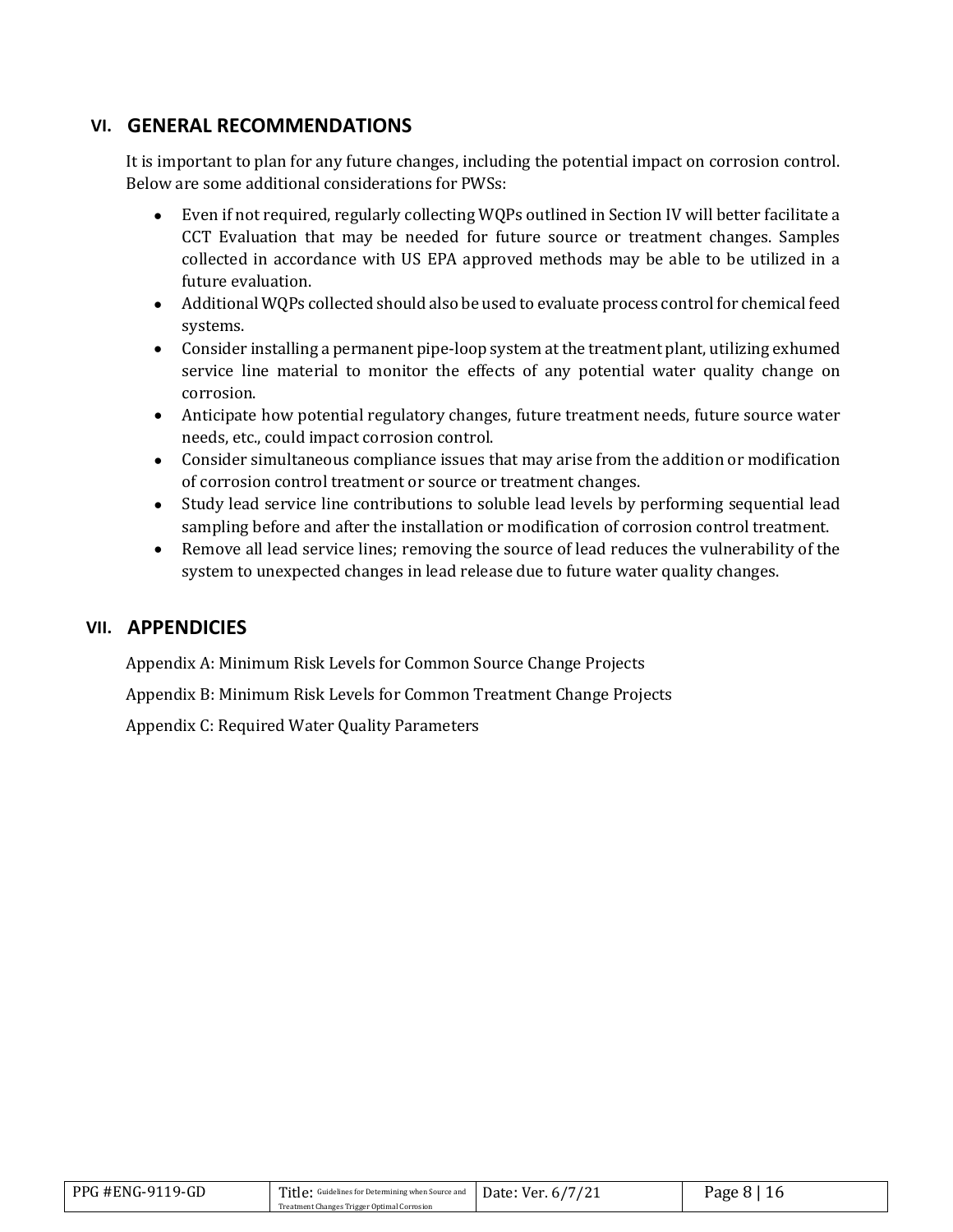

# **APPENDIX A**

# **MINIMUM RISK LEVELS FOR COMMON SOURCE CHANGE PROJECTS**

| PPG #ENG-9119-GD | Title: Guidelines for Determining when Source and Date: Ver. 6/7/21 | Page 9 |
|------------------|---------------------------------------------------------------------|--------|
|                  | Treatment Changes Trigger Optimal Corrosion                         |        |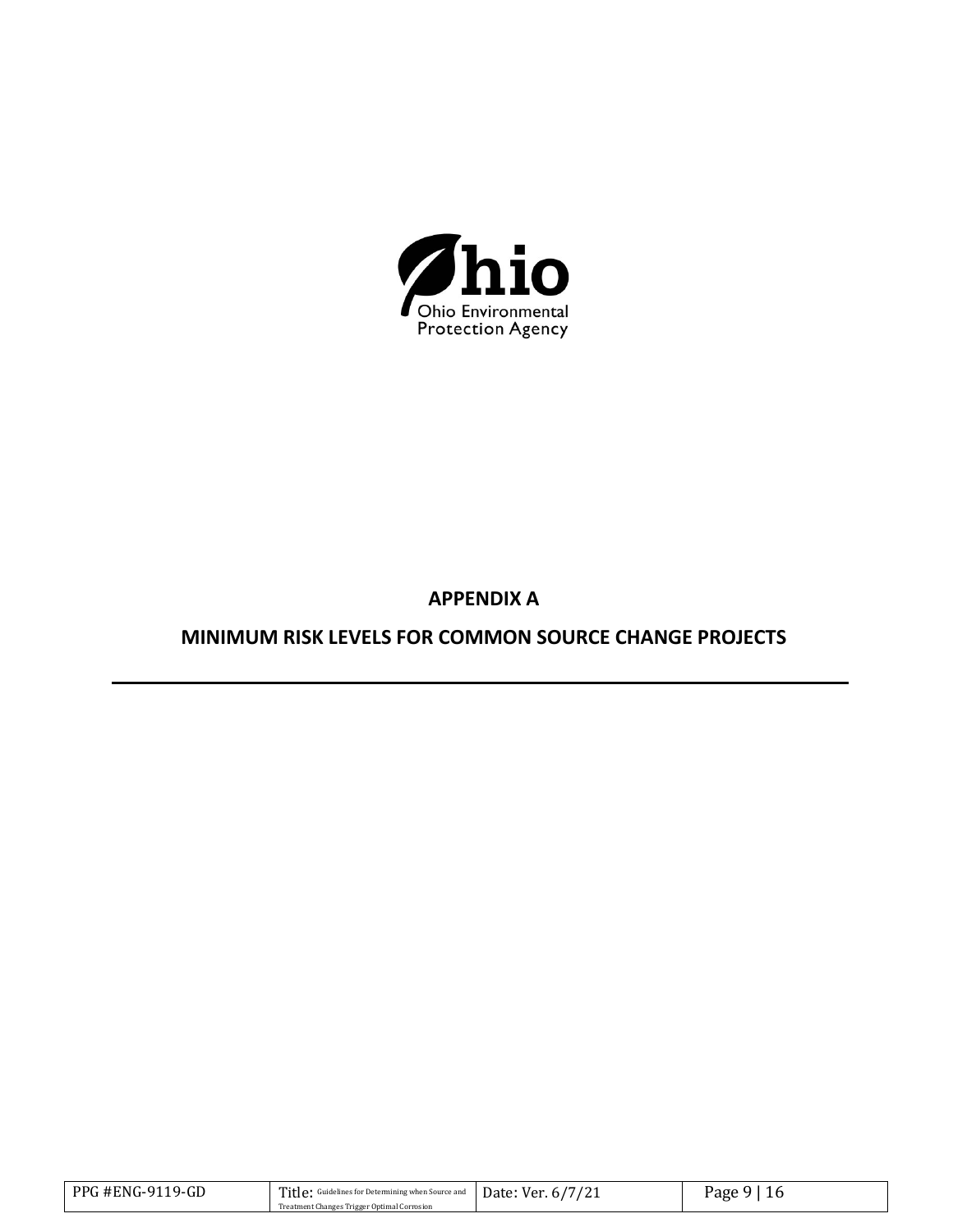| <b>Adding a New Source</b>                                                                                        | <b>Minimum</b><br><b>Risk Level</b> |
|-------------------------------------------------------------------------------------------------------------------|-------------------------------------|
| Adding a well from a different aquifer as an existing well (including re-drilled wells if in a different aquifer) |                                     |
| Adding a well from the same aquifer as an existing well (including re-drilled wells if in the same aquifer)       |                                     |
| Adding a new (additional) purchased water source                                                                  |                                     |

| <b>Changing Source</b>                                                                                                   | <b>Minimum</b><br><b>Risk Level</b> |
|--------------------------------------------------------------------------------------------------------------------------|-------------------------------------|
| <b>Interconnections</b>                                                                                                  |                                     |
| Interconnections made on a routine frequency (greater than 14 consecutive days or 60 days of the year)                   |                                     |
| Short-term, emergency interconnections (less than 14 consecutive days and no more than 60 days of the year)              |                                     |
| <b>Switching Between Sources (including regionalization projects)</b>                                                    |                                     |
| From a ground water source to a surface water source or vice versa                                                       |                                     |
| From a treated source to any untreated source or an untreated source requiring treatment                                 |                                     |
| From a similar source with similar treatment                                                                             |                                     |
| From a dissimilar source with similar treatment                                                                          |                                     |
| From a similar source with dissimilar treatment                                                                          |                                     |
| <b>Surface Water Source Modifications</b>                                                                                |                                     |
| Modifications to existing surface water intake structure (depth or horizontally); this does not include seasonal changes |                                     |
| Addition of copper sulfate in the source water - algaecide application                                                   |                                     |

| PPG #ENG-9119-GD | Title: Guidelines for Determining when Source and<br>Treatment Changes Trigger Optimal Corrosion | $\Box$ Date: Ver. 6/7/21 | 10<br>16<br>Page |
|------------------|--------------------------------------------------------------------------------------------------|--------------------------|------------------|
|                  |                                                                                                  |                          |                  |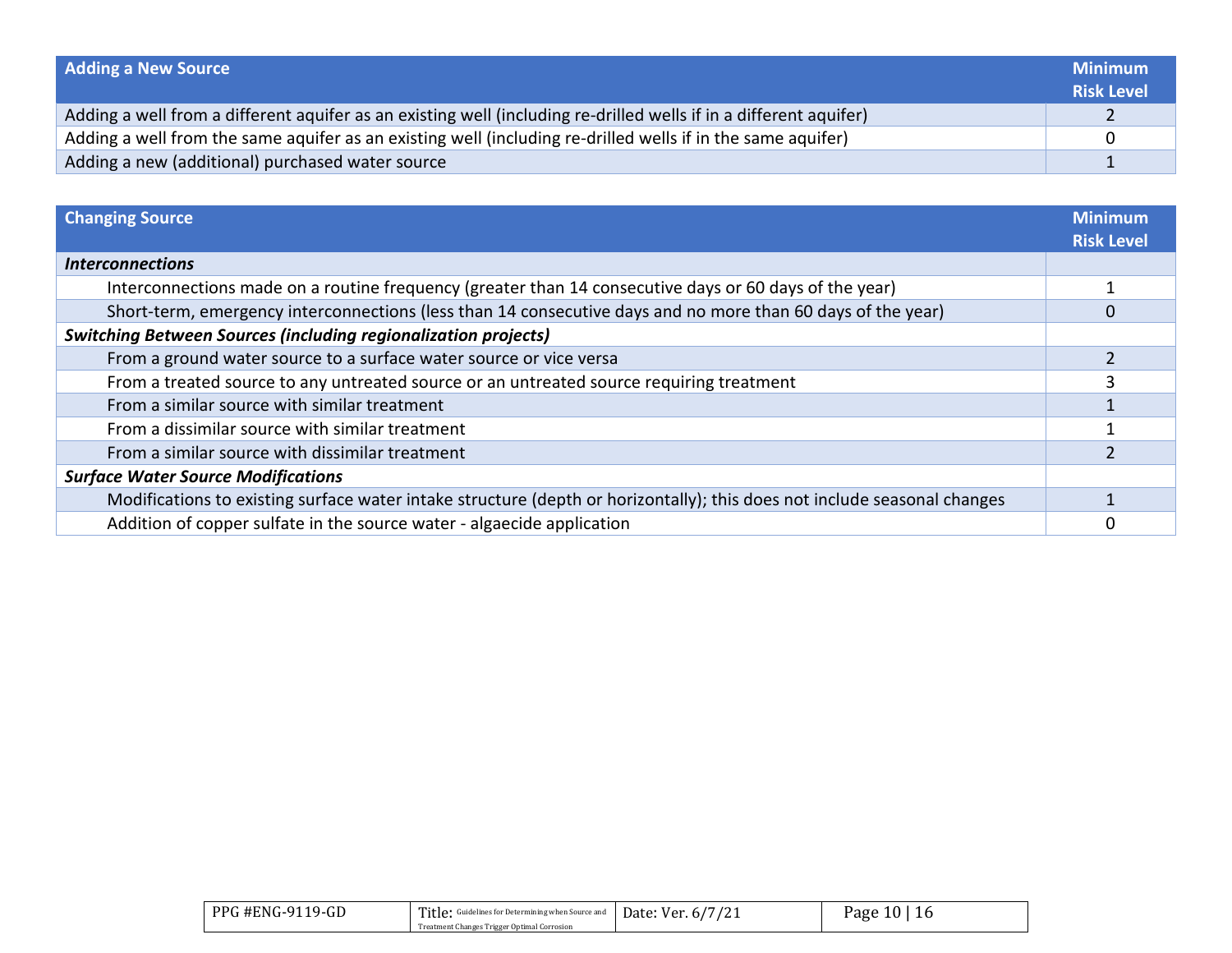

# **APPENDIX B**

# **MINIMUM RISK LEVELS FOR COMMON TREATMENT CHANGE PROJECTS**

| <b>PPG #ENG-9119-GD</b> | Title: Guidelines for Determining when Source and Date: Ver. 6/7/21 | Page 11 |
|-------------------------|---------------------------------------------------------------------|---------|
|                         | Treatment Changes Trigger Optimal Corrosion                         |         |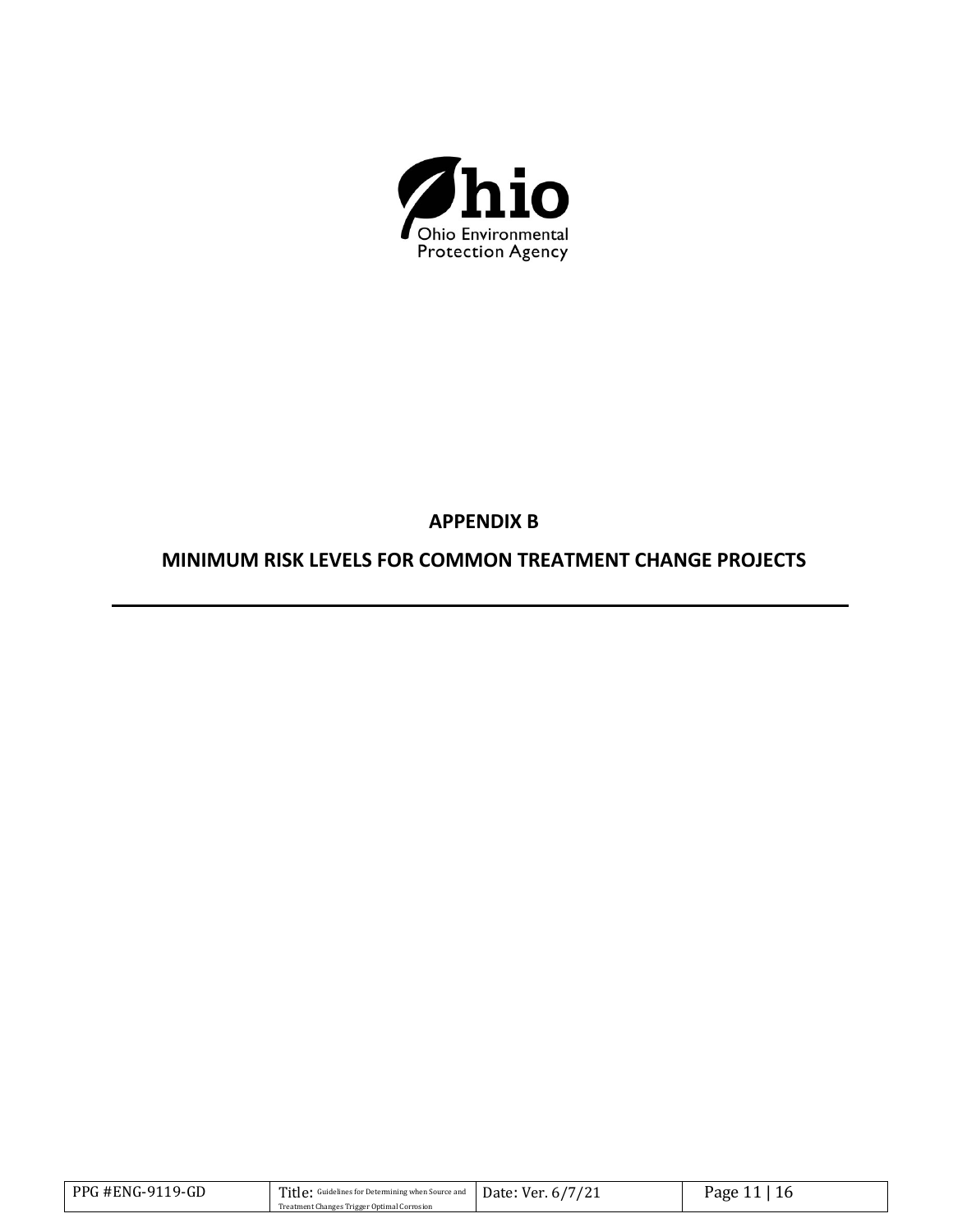| Modifications to Corrosion Inhibitor Chemicals                                                                                           | <b>Minimum</b><br><b>Risk Level</b> |
|------------------------------------------------------------------------------------------------------------------------------------------|-------------------------------------|
| Removing orthophosphate or blended phosphate                                                                                             |                                     |
| Changes of orthophosphate or blended phosphate resulting in a lower orthophosphate percentage (< 50% orthophosphate is<br>not permitted) |                                     |
| Adding orthophosphate or blended phosphate                                                                                               |                                     |
| Addition of a corrosion inhibitor chemical                                                                                               |                                     |
| Changes of orthophosphate or blended phosphate resulting in a greater orthophosphate percentage                                          |                                     |
| Changing chemical manufacturers (Blended phosphates must have an identical percentage of orthophosphate)                                 |                                     |
| Chemical dose changes previously approved for day-to-day operations or for seasonal purposes                                             |                                     |

| <b>Changes to Disinfectant</b>                                                               | <b>Minimum</b><br><b>Risk Level</b> |
|----------------------------------------------------------------------------------------------|-------------------------------------|
| Conversion to chloramine                                                                     |                                     |
| Change from chlorine gas to hypochlorite                                                     |                                     |
| Addition of other oxidants/disinfectants (chlorine dioxide, ozone)                           |                                     |
| Increase in free chlorine dose                                                               |                                     |
| Addition of UV disinfection                                                                  |                                     |
| Addition of chlorine booster in the distribution                                             |                                     |
| Discontinuation of pre-chlorination, where a primary disinfectant is still utilized          |                                     |
| Chemical dose changes previously approved for day-to-day operations or for seasonal purposes |                                     |

| <b>Changes to Softening</b>                                                                  | <b>Minimum</b>    |
|----------------------------------------------------------------------------------------------|-------------------|
|                                                                                              | <b>Risk Level</b> |
| Discontinuing precipitative softening                                                        |                   |
| Changes/addition of precipitative softening                                                  |                   |
| Changes/addition of Cation Exchange                                                          |                   |
| Change in softener type                                                                      |                   |
| Chemical dose changes previously approved for day-to-day operations or for seasonal purposes |                   |

| PPG #ENG-9119-GD | Title: Guidelines for Determining when Source and Date: Ver. 6/7/21 | Page<br>16 |
|------------------|---------------------------------------------------------------------|------------|
|                  | Treatment Changes Trigger Optimal Corrosion                         |            |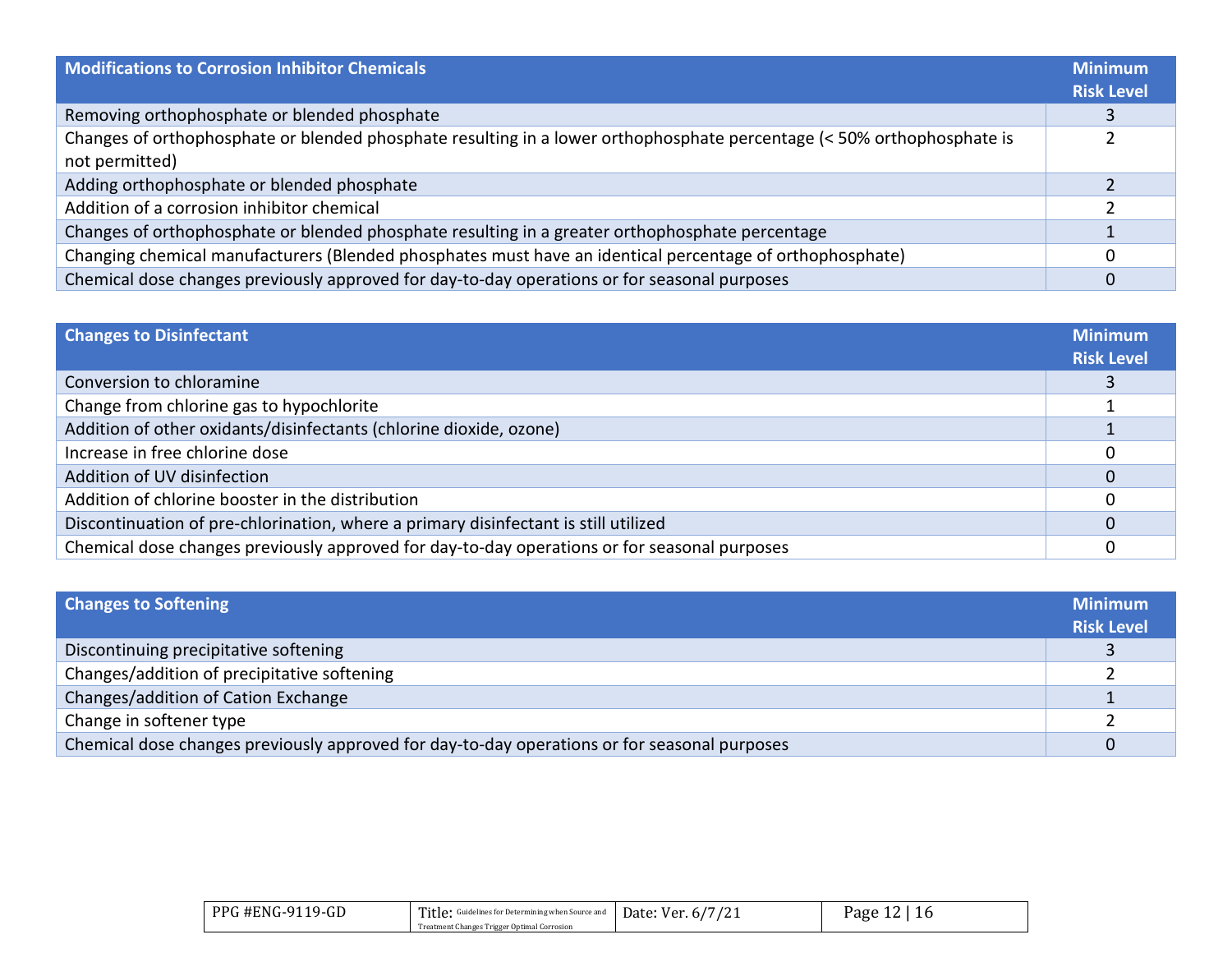| <b>Changes to Coagulant</b>                                                                      | <b>Minimum</b><br><b>Risk Level</b> |
|--------------------------------------------------------------------------------------------------|-------------------------------------|
| Switch from a sulfate-based to a chloride-based coagulant                                        |                                     |
| Switch from a chloride-based to a sulfate-based coagulant                                        |                                     |
| Addition of aluminum-based coagulants                                                            |                                     |
| Changes of primary coagulant with the same chemical formula (e.g. vendor or manufacturer change) |                                     |
| Changes/additions of coagulant aid, flocculation aid, or filter aid (polymers)                   |                                     |
| Increasing use of coagulants to achieve enhanced coagulation                                     |                                     |
| Chemical dose changes previously approved for day-to-day operations or for seasonal purposes     |                                     |

| <b>Treatment Projects - Chemical Changes</b>                                                      | <b>Minimum</b><br><b>Risk Level</b> |
|---------------------------------------------------------------------------------------------------|-------------------------------------|
| Removal of polyphosphate or other phosphate-based chemicals (not for corrosion control)           |                                     |
| Removal of pH adjustment (e.g., soda ash, caustic soda)                                           |                                     |
| Changes/additions of polyphosphate or other phosphate-based chemicals (not for corrosion control) |                                     |
| Changes/additions of pH adjustment (e.g., soda ash, caustic soda)                                 |                                     |
| Changes to fluoridation which impact pH                                                           |                                     |
| Changes/additions of oxidant (chlorine dioxide, permanganate, etc.)                               |                                     |
| Addition of powder activated carbon                                                               |                                     |
| Relocation of existing approved chemical                                                          |                                     |
| Chemical dose changes previously approved for day-to-day operations or for seasonal purposes      |                                     |

| <b>Filtration</b>                                                                                                           | <b>Minimum</b>    |
|-----------------------------------------------------------------------------------------------------------------------------|-------------------|
|                                                                                                                             | <b>Risk Level</b> |
| Changes/addition/removal of reverse osmosis (RO) or nanofiltration                                                          |                   |
| Changes/modifications to filtration between different families of filters (e.g., from conventional to microfiltration)      |                   |
| Physical modifications to flocculation or sedimentation                                                                     | 0                 |
| Changes/modifications to filtration within the same family of filters (e.g., conventional media change out, microfiltration |                   |
| module replacement, etc.)                                                                                                   |                   |
| Addition of Bag or Cartridge or micro (ultra) filtration with no coagulant addition                                         | 0                 |
| Sediment removal for groundwater (no coagulant added)                                                                       | 0                 |

| <b>Other Treatment Projects</b> |                  |                                                                                                                    |  | Minimum      |  |
|---------------------------------|------------------|--------------------------------------------------------------------------------------------------------------------|--|--------------|--|
|                                 | PPG #ENG-9119-GD | Title: Guidelines for Determining when Source and Date: Ver. 6/7/21<br>Treatment Changes Trigger Optimal Corrosion |  | Page 13   16 |  |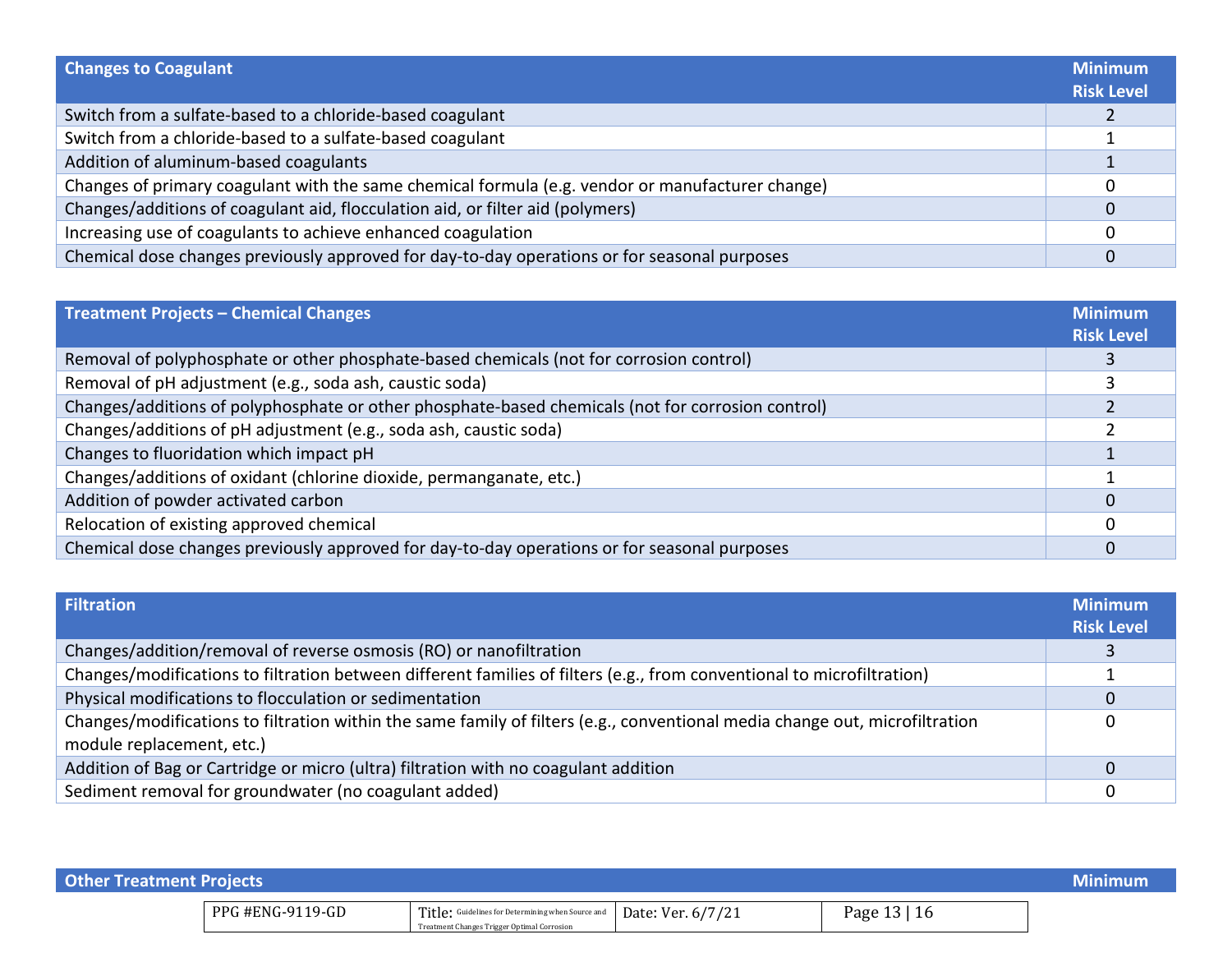|                                                   | <b>Risk Level</b> |
|---------------------------------------------------|-------------------|
| Anion Exchange                                    |                   |
| Other Inorganics Removal (e.g. activated alumina) |                   |
| Iron and Manganese Removal                        |                   |
| Aeration (including in the distribution system)   |                   |
| <b>Granular Activated Carbon Contactors</b>       |                   |

| <b>Other Projects</b>                                                                            | <b>Minimum</b><br><b>Risk Level</b> |
|--------------------------------------------------------------------------------------------------|-------------------------------------|
| Storage tanks - Physical changes to storage tanks, addition of distribution system storage tanks |                                     |
| Addition of mixers to storage tanks                                                              |                                     |

| .19-GD<br>PPG #ENG-91 | Title:<br>Guidelines for Determining when Source and | $\sqrt{2}$<br>Date:<br>ver. | I 4<br>Раое |
|-----------------------|------------------------------------------------------|-----------------------------|-------------|
|                       | Treatment Changes Trigger Optimal Corrosion          |                             |             |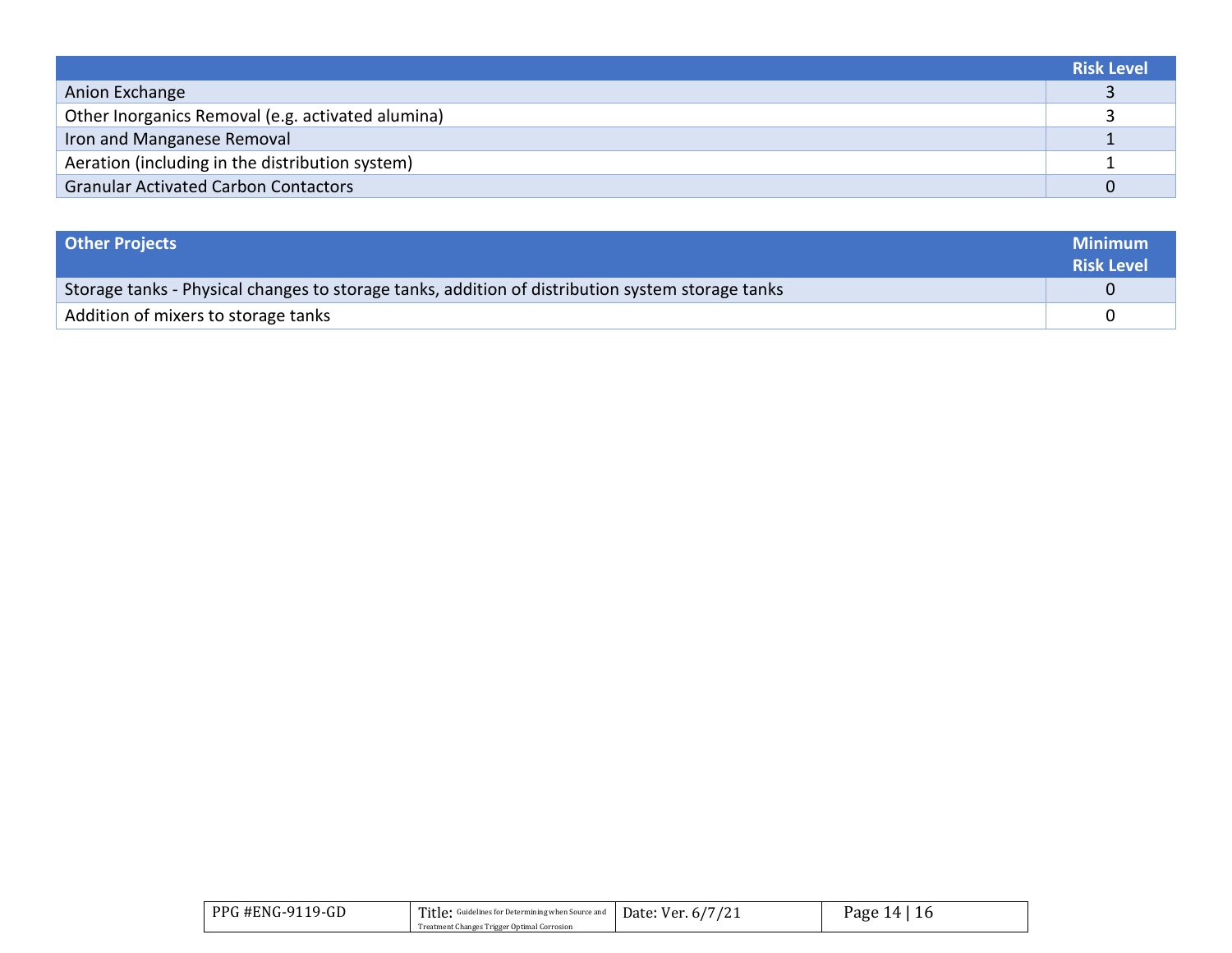

**APPENDIX C** 

**REQUIRED WATER QUALITY PARAMETERS**

| PPG #ENG-9119-GD | Title: Guidelines for Determining when Source and Date: Ver. 6/7/21 | Page |
|------------------|---------------------------------------------------------------------|------|
|                  | Treatment Changes Trigger Optimal Corrosion                         |      |